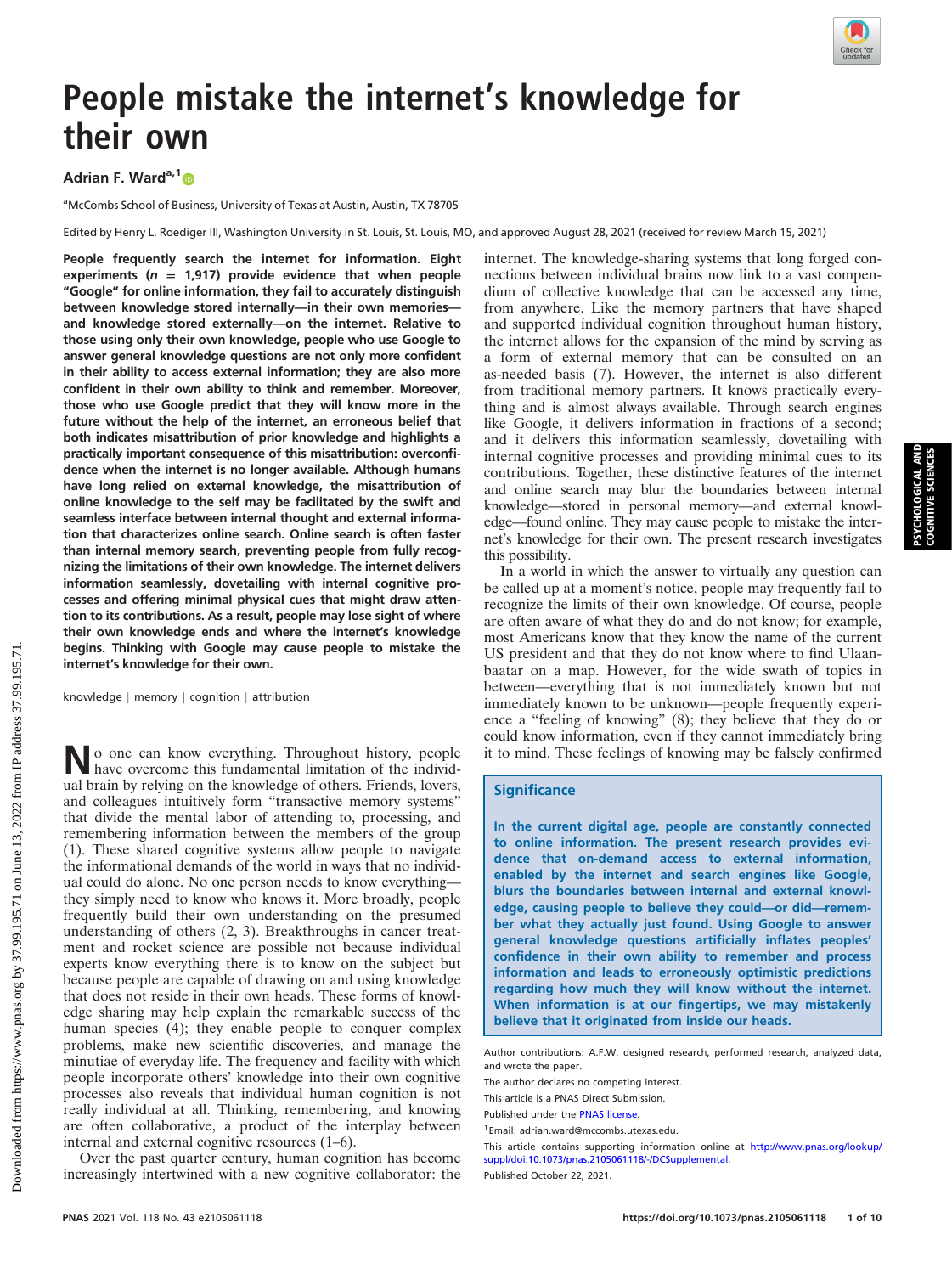by on-demand access to online information. People often search the internet for information before searching their own memories (9), even when they believe they could probably answer these questions on their own (10). Search engines like Google return answers in fractions of a second (11), often faster than knowledge can be found in—or found to be missing from—long-term memory (12, 13). When the desired information appears on screen before people can finish searching their own memory, they may erroneously believe that they knew it all along. Thinking with Google may cause people to believe that they always knew what they never could have known alone.

At times, people may not only believe that knowledge found online could have been found in personal memory; they may believe that they actually did retrieve this knowledge from their own minds. Research on authorship processing (14, 15) and source monitoring (16, 17) reveals that people do not have direct insight into the source of their mental contents; rather, they distinguish between internally and externally generated knowledge based on differences between the typical experiences of recalling information from personal memory versus encountering information in the world. People attribute knowledge to the self when it follows the logical and temporal flow of the stream of consciousness (14, 15)—that is, when it is associated with the cognitive operations involved in thinking alone (16, 17). In contrast, people recognize that information originated outside their heads when it is accompanied by additional sensory and contextual information that does not exist in the environs of the mind (14–17). These implicit rules for differentiating between internal and external knowledge may work well when external knowledge is housed in traditional memory partners. The lengthy, laborious, and embodied process of phoning a friend or consulting a reference volume not only differs from the cognitive operations involved in searching one's own memory but also provides experiential cues indicating where the information was ultimately found. However, the cognitive operations involved in searching Google are similar to those involved in retrieving facts from one's own memory: A question is posed and, a short time later, an answer appears (18). Moreover, this information is delivered as unobtrusively as possible. As stated by cofounder Sergey Brin, Google is intentionally designed to be less like an external tool and more like "the third half of your brain" (19)—a knowledge interface so seamless that searching feels like thinking. This interface between internal cognitive processes and online information may further fade from view as users habitually search the internet for information throughout their day-to-day lives (20, 21). As a result, one's own memory may be the most salient explanation for information that appears on screen—and in mind—and people may misattribute online search results to their own memory. Thinking with Google may cause people to believe they remembered what they actually just found.

Eight experiments ( $n = 1,917$ ) examine the possibility that when people use Google to search for and access information, they fail to accurately distinguish between internal knowledge—retrieved from their own memories—and external knowledge—found on the internet. In a typical experiment, participants answer a series of general knowledge questions either with or without Google. Those who use Google invariably answer more questions correctly. The critical question is not one of performance but of attribution: Do Google users appropriately acknowledge the internet as the source of their knowledge, or do they erroneously misattribute this knowledge to themselves? Experiments 1 through 4 provide evidence that people mistake the internet's knowledge for their own. After using Google to answer questions, people are more confident in their personal cognitive ability; they are more likely to endorse statements such as "I am smart" and "I have a better memory than most people." They also erroneously predict that they will perform better on subsequent knowledge tests taken without access to the internet. Beyond providing converging evidence of knowledge misattribution using validated measures (22, 23), these results are also meaningful in their own right. Self-evaluations speak to how interfacing with online information may shape the self-concept, and performance predictions represent a practically important consequence of misattributing online search results to personal memory: overconfidence when the internet's knowledge is no longer available. Experiments 5 through 8 examine how the speed and seamlessness of internet search may explain these effects.

### **Results**

Experiment 1. Participants in Experiment 1 answered 10 general knowledge questions either on their own or using online search, then completed the Cognitive Self-Esteem (CSE) scale (24): a self-report measure of one's perceived ability to remember (e.g., "I have a better memory than most people"), process (e.g., "I am smart"), and access (e.g., "When I don't know the answer to a question, I know where to find it") information. Responses to the thinking and memory subscales were averaged to form a measure of attributions to internal knowledge (CSE internal;  $\alpha = 0.911$ ). Responses to the access subscale measured attributions to external knowledge (CSE external; α  $= 0.828$ ). If people properly attribute information found online to the internet, they may feel more confident in their ability to access external knowledge after using Google. They should not, however, feel more confident in their own knowledge—if anything, recognition of the internet's contributions may reduce confidence in personal knowledge due to the sensation of comparative ignorance (25, 26). If, on the other hand, people mistake the internet's knowledge for their own, using Google may cause people to become more confident in their own ability to remember information.

Participants who used Google answered significantly more questions correctly ( $M = 8.87$  and SD = 1.09) than those who did not ( $M = 2.68$  and SD = 1.84):  $F(1,541) = 1838.36$ ,  $P <$ 0.001, and  $\eta_p^2 = 0.77$ ;  $BF_{+0} = 1.40 \times 10^{172}$ . As shown in Fig. 1A, these participants were indeed more confident in their ability to access external knowledge  $[F(1,541) = 6.90, P = 0.009,$ and  $\eta_{\text{p}}^2 = 0.01$ ; BF<sub>+0</sub> = 5.55]. However, they were also significantly more confident in their own memory  $[F(1,541) = 22.27,$  $P < 0.001$ , and  $\eta_{\text{p}}^2 = 0.04$ ;  $BF_{+0} = 8329.80$ ]—a result that would only be expected if people believed that knowledge found online already resided within their own heads.

Participants also completed one of nine measures assessing other facets of self-esteem, such as Rosenberg global selfesteem (27) and measures of perceived physical, social, and mathematical ability (28). If thinking with Google simply induces positive affect or makes people feel more capable at a general level, it may have diffuse effects on self-perception. However, failure to appropriately recognize the contributions of this cognitive collaborator should produce a localized effect on self-perceptions related to knowledge. Consistent with this hypothesis, using Google did not affect any non-CSE measures  $(ps > 0.07)$ . People do not feel more confident in their ability to navigate social interactions or solve math problems after using Google, but they do feel more confident in their ability to remember information.

Experiment 2. Experiment 2 tested for conceptual replication of Experiment 1 using a different measure of knowledge attribution: predicted performance on a general knowledge test to be taken without access to external resources (23). After answering 10 general knowledge questions either with or without Google, half of the participants in Experiment 2 were randomly assigned to complete the same CSE measure used in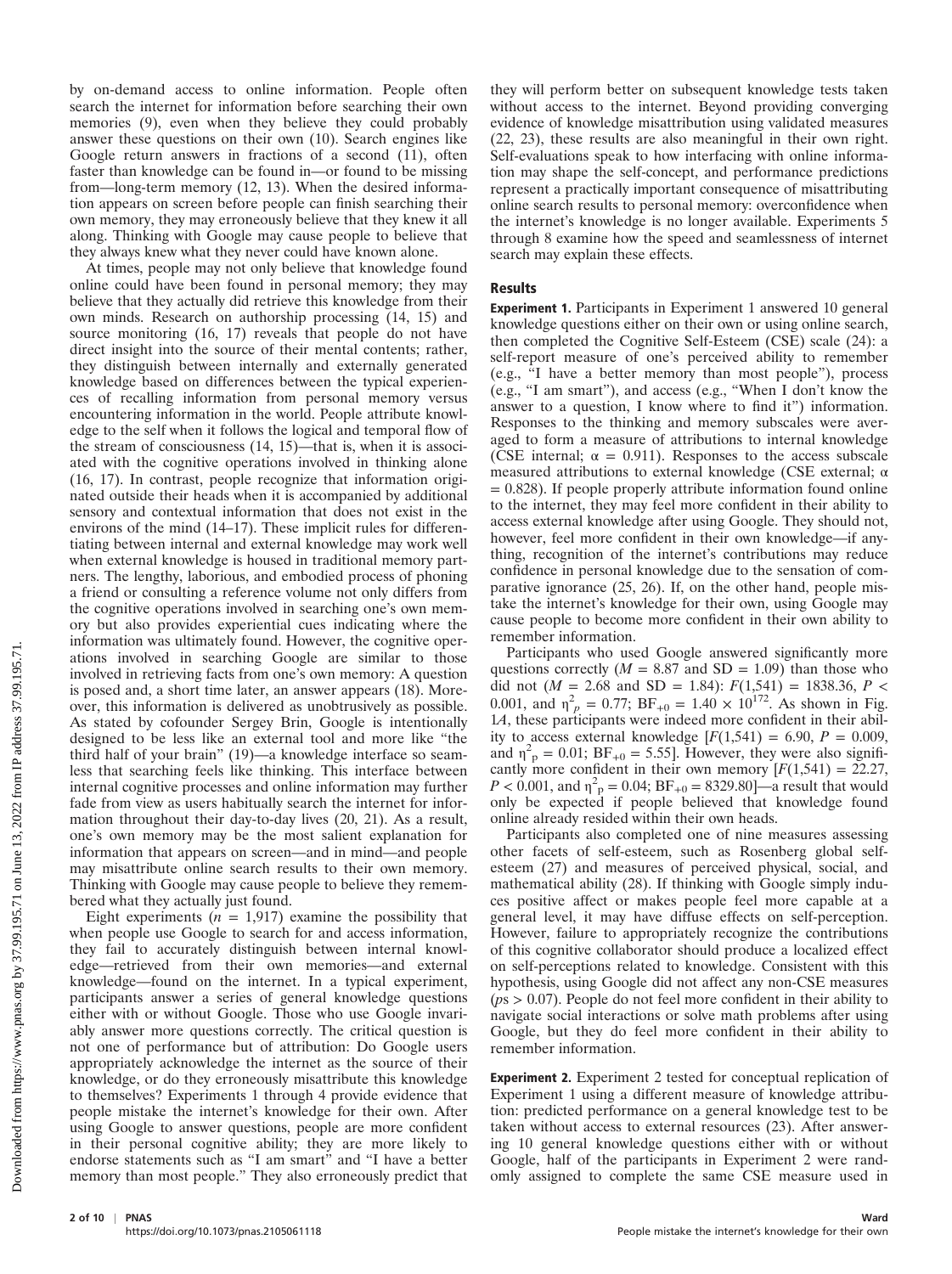## A. Experiment 1: Cognitive Self -Esteem

## B. Experiment 2: Predicted Knowledge



Fig. 1. Effects of online search on the perceived ability to both access external knowledge and retrieve internal knowledge from personal memory (A) and on predicted personal knowledge without access to the internet (B). Error bars are  $\pm$  1 SE.

Experiment 1. All participants were then informed that they would take a second knowledge test, "similar in difficulty to the quiz you just took," and would be "unable to use any outside sources for help" on this test. Participants were asked to predict how many questions (out of 10) they would answer correctly when relying only on their own internal knowledge. If people who use Google to answer an initial set of questions truly believe that their high performance is due to their own knowledge, they should predict continued high performance when their own knowledge is all they have.

As shown in Fig. 1B, participants who completed the first knowledge test with the aid of Google predicted that they would know significantly more when forced to rely only on their own memory in the future:  $F(1, 285) = 18.42$ ,  $P < 0.001$ , and  $\eta^2$ <sub>p</sub> = 0.061; BF<sub>+0</sub> = 1,396.06. Replicating Experiment 1, participants in the Google condition were significantly more confident than those in the no Google condition in their abilities to both access external information  $[M_{Google} = 6.01$  and SD = 0.84;  $M_{NoGogole} = 5.64$  and SD = 0.96;  $\ddot{F}(1,140) = 4.81$ ,  $P = 0.030$ , and  $\eta_{\text{p}}^2 = 0.033$ ; and BF<sub>+0</sub> = 3.26] and remember information on their own  $[M_{Google} = 5.43$  and SD = 0.97;  $M_{NoGogole} = 4.96$ and SD = 1.23;  $\vec{F}(1,140) = 4.94$ ,  $P = 0.028$ , and  $\eta_{\text{p}}^2 = 0.024$ ; and  $BF_{+0} = 3.46$ . Notably, there was no effect of reporting CSE on predicted knowledge ( $Fs < 2.29$  and  $ps > 0.131$ ), indicating that these misattributions occur—and influence expectations regarding future performance—even when people are not explicitly asked to reflect on their own knowledge.

Experiment 3. Experiment 3 examined an alternate explanation and potential consequence of the results of Experiment 2. It may be that elevated performance predictions after using Google in Experiment 2 do not reflect increased confidence in one's own knowledge but, rather, increased motivation to access this knowledge. If so, people who perform well with the assistance of the internet on an initial knowledge test may actually perform better on subsequent tests taken alone (29, 30); their confidence, though elevated, may be justified. However, if these

performance predictions reflect erroneous beliefs regarding one's own knowledge, on-demand access to online information may carry an important consequence: overconfidence when the internet is no longer available.

PSYCHOLOGICAL AND COGNITIVE SCIENCES

PSYCHOLOGICAL AND<br>COGNITIVE SCIENCES

Participants in Experiment 3 completed two knowledge tests. For purposes of generalizability, tests were randomly generated for each participant by stimulus sampling from a larger pool of general knowledge questions. Participants were randomly assigned to complete the first test either with or without Google. Immediately after completing this test, all participants received the correct answers to all questions. They then predicted how well they would perform on the second test, to be taken without access to any external knowledge. Finally, they took the second test.

Replicating Experiment 2, those who used Google to complete the first test expected to perform significantly better on the second test, even without access to the internet ( $M_{Google}$  = 5.95 and SD = 2.40;  $M_{NoGoogle} = 4.58$  and SD = 2.24):  $F(1, 157) = 13.73, P < 0.001, \text{ and } \eta_{p}^{2} = 0.080; \text{ and } BF_{+0} =$ 161.59. However, these participants did not actually perform better on the second test ( $\overline{M}_{Google} = 3.73$  and SD = 2.34;  $M_{NoGogole} = 3.17$  and SD = 2.39):  $\tilde{F}(1, 157) = 2.25, P = 0.136$ , and  $\eta_p^2 = 0.014$ ; and BF<sub>+0</sub> = 0.89. These results both provide further evidence that people take personal credit for the knowledge contained in online search results and highlight how failure to appreciate the internet's contributions may lead to overconfidence: Because of this divergence between perceived and actual personal knowledge, participants in the Google condition were significantly more miscalibrated in their predictions of future performance ( $M_{Google} = 2.21$  and SD = 2.81;  $M_{NoGoogle} = 1.35$ and SD = 2.25):  $F(1, 156) = 4.59$ ,  $P = 0.034$ , and  $\eta_p^2 = 0.029$ ; and  $BF_{10} = 2.80 \times 10^{40}$ .

Experiment 4. Experiment 4 used a false feedback paradigm to compare the performance predictions and CSE scores of people who used Google to perform well on a general knowledge test to those of people who believed they performed similarly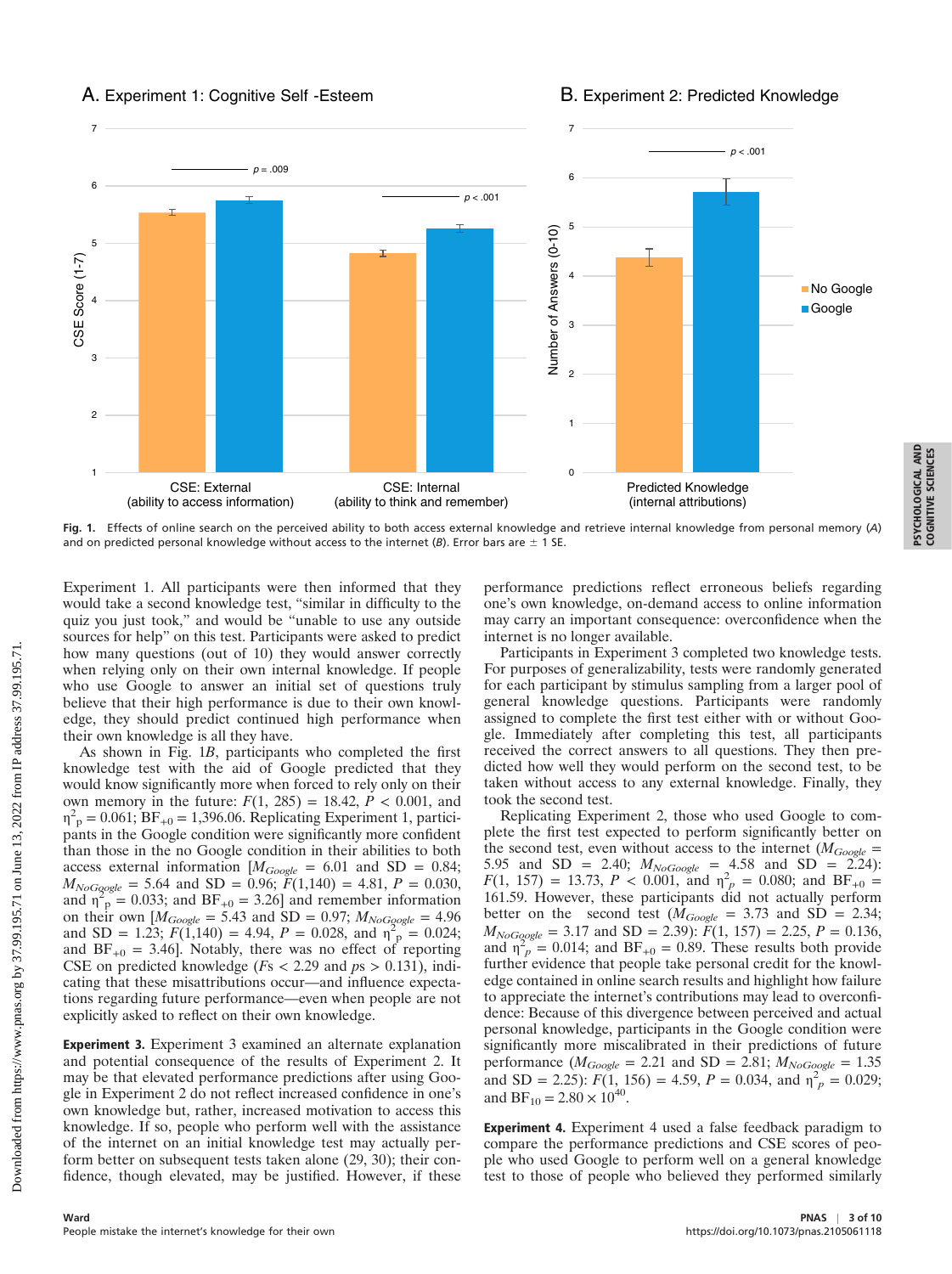well using only their own internal knowledge. Participants were randomly assigned to a Google, no Google, or no Google + false feedback condition. All participants first completed a 10-item general knowledge test and were required to provide an answer for every question. After answering all 10 questions, those in the no Google + false feedback condition—who completed the test using only their own internal knowledge—were told that they answered 8 of 10 questions correctly. Under the guise of providing feedback on the technical performance of an automated grading algorithm, participants in this condition were asked to report "if you feel like the service made an error in your score." This technical feedback was used to split participants in the false feedback condition into two subgroups: those who believed the feedback (i.e., those who believed that they answered eight out of ten questions correctly using only their own internal knowledge) and those who did not. All participants then completed the same CSE and performance prediction measures used in prior experiments.

Pairwise comparisons revealed that participants in the Google condition were equally confident in their own memory  $(M =$ 5.50 and  $SD = 1.00$ ) as those who believed the false feedback manipulation ( $M = 5.27$  and SD = 0.80;  $P = 0.363$ ; and BF<sub>10</sub> = 0.40). Similarly, participants in these two groups predicted equal levels of knowledge when relying only on their own memory ( $M_{Google} = 5.80$  and SD = 2.58;  $M_{FFBelief} = 6.60$  and SD = 1.99;  $P = 0.126$ ; and  $BF_{10} = 0.64$ ). On the other end of the spectrum, participants in the no Google condition did not differ from those who did not believe the false feedback on either CSE internal scores ( $M_{NoGoogle} = 4.88$  and SD = 1.32;  $M_{FFDisbelief} = 4.60$ and SD = 1.04;  $P = 0.336$ ; and BF<sub>10</sub> = 0.36) or predicted knowledge ( $M_{NoGoogle} = 4.19$  and SD = 2.28;  $M_{FFDisbelief} = 4.58$  and  $SD = 1.89; P = 0.505;$  and  $BF_{10} = 0.33$ ).

Replicating Experiments 1 through 3, participants in the Google condition had significantly higher CSE internal scores than those in the no Google condition ( $P = 0.019$ ;  $BF_{+0} = 3.06$ ) and those who did not believe the false feedback ( $P = 0.002$ ;  $BF_{+0} = 30.61$ ). Participants who used Google also predicted that they would know significantly more without the internet than those in the no Google condition ( $P = 0.005$ ;  $BF_{+0} = 8.42$ ) and those who did not believe the false feedback ( $P = 0.045$ ;  $BF_{+0} = 2.42$ ). Participants who believed the false feedback displayed a similar pattern of results as those who used Google; full analyses are provided in the [SI Appendix](http://www.pnas.org/lookup/suppl/doi:10.1073/pnas.2105061118/-/DCSupplemental).

The striking similarity between participants in the Google condition and participants who believed the false feedback provides additional evidence that people misattribute online knowledge to the self; those who knew a lot because they had access to Google made equal evaluations of their own knowledge as those who believed they knew a lot entirely on their own.

Experiment 5. Experiment 5 introduced a new condition in which people were required to write down their own answers before consulting Google. This design holds access to external information constant, while manipulating the potential for ambiguity regarding the limitations of personal knowledge. If Google's effects on evaluations of internal knowledge are simply due to positive spillover from perceived access to external knowledge, one would expect similar effects whenever people have access to the internet. However, if these effects occur in part because Google blurs the boundaries between internal and external knowledge, they should not replicate when people are required to exhaust internal search prior to accessing external information.

Pairwise comparisons indicated that participants who wrote down their own answers before consulting Google were equally confident in their ability to access external knowledge as those who used Google with no special instructions ( $M_{Google} = 5.95$ ) and SD = 0.97;  $M_{Google+WriteAnswers}$  = 5.82 and SD = 0.91;  $P = 0.536$ ; and BF<sub>+0</sub> = 0.40). However, they scored significantly lower on both measures of misattribution: Compared to those who used Google as usual, those who used Google only after writing their own answers had significantly lower CSE internal scores ( $M_{Google} = 5.61$  and SD = 0.77;  $M_{Google+WriteAnswers} = 4.99$ and  $SD = 1.00$ ;  $P = 0.003$ ; and  $BF_{+0} = 45.04$ ) and predicted that they would know significantly less on a future knowledge test taken without access to external resources ( $M_{Google} = 5.80$ and SD = 2.20;  $M_{Google+Writeinswers}$  = 4.47 and SD = 1.94;  $P$  = 0.005; and BF<sub>+0</sub> = 21.15). These results suggest that the typical process of online search obscures the relative contributions of internal versus external knowledge; when the limitations of personal knowledge are made salient, people no longer believe they know what the internet knows.

Experiment 6. Experiment 6 examined the possibility that people misattribute online search results to personal memory in part because Google completes external search faster than the human brain completes internal search (11–13). If Google answers questions before users can finish searching their own memories, people may never realize that internal search would have turned up empty; they may mistakenly believe that they could—or did—remember information that they in fact would not have known without the internet. Artificially slowing the process of an online search may reduce misattribution by giving people time to recognize the limitations of their own knowledge—similar to the effect of explicitly requiring participants to exhaust the internal search before accessing external knowledge in Experiment 5.

Participants in Experiment 6 answered 10 general knowledge questions either on their own, with Google, or with a modified version of Google that delayed search results by 25 s. Participants who used slow Google to answer questions were no more confident in their own internal knowledge ( $M = 5.18$  and SD = 0.83) than those who did not use Google ( $M = 5.03$  and SD = 1.04; pairwise comparison  $P = 0.438$ ; and BF<sub>10</sub> = 0.27), and were directionally but not significantly less confident than those who used unmodified Google ( $M = 5.54$  and SD = 0.96;  $P =$ 0.063; and  $BF_{+0} = 2.32$ ). Similarly, those who used slow Google did not predict higher performance on a future knowledge test  $(M = 4.13$  and  $SD = 1.94$ ) than those who did not use Google  $(M = 3.81$  and SD = 1.91;  $P = 0.415$ ; and BF<sub>10</sub> = 0.28), and predicted directionally but not significantly lower performance than those who used unmodified Google ( $M = 4.80$  and SD = 2.07; P  $= 0.089$ ; and  $BF_{+0} = 1.39$ ). These data suggest that search speed is at least partially responsible for knowledge misattributions following online search. When external information was delayed by a mere 25 s, Google did not increase CSE internal scores or predictions of future knowledge.

Experiment 7. Experiments 5 and 6 suggest that misattribution of online knowledge to the self is facilitated by ambiguity regarding the contents of personal knowledge. The extraordinary ability of the internet to swiftly and seamlessly produce information may corroborate feelings of knowing for information that people cannot immediately bring to mind—even if this information does not actually reside within the recesses of personal memory.

Experiment 7 examined the role of knowledge ambiguity in online search by randomly assigning participants to answer easy, medium, or hard questions either with or without Google. When questions are easy, people should know the answers almost immediately, leaving no room for misattribution. When questions are particularly hard, people should know that they don't know the answers, leaving similarly little room for misattribution. However, when questions are of moderate difficulty, people may be predisposed to believe they remembered what they actually just found.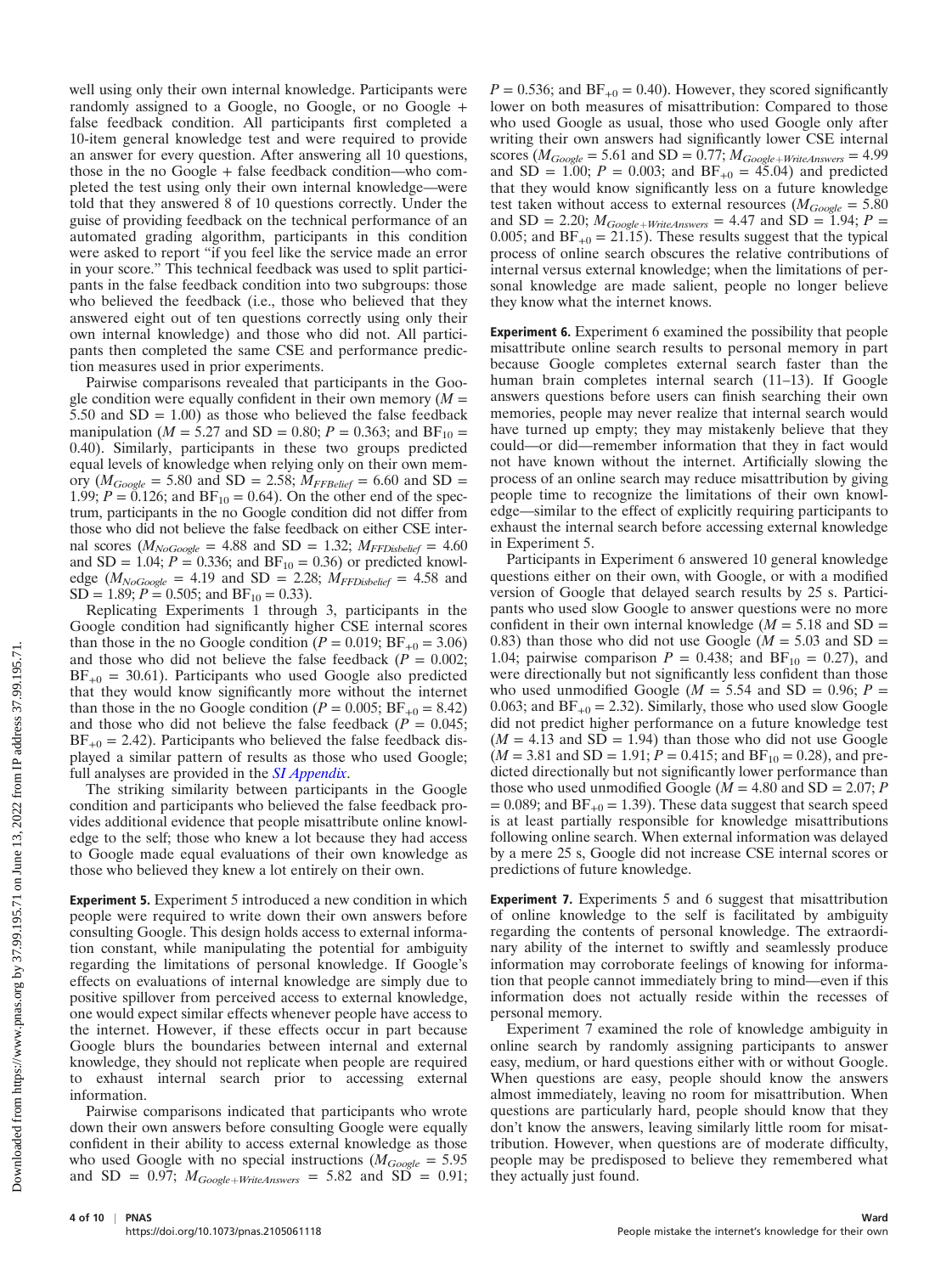Replicating Experiments 1 through 6, participants who answered moderately difficult questions were significantly more confident in their own internal knowledge after using Google than after answering questions on their own. Those who used Google believed that they were smarter and better at remembering than those who did not ( $M_{Google} = 5.35$  and SD = 0.93;  $M_{NoGgogle}$  = 4.98 and SD = 0.93; pairwise comparison  $P = 0.028$ and  $\eta_p^2 = 0.014$ ; and BF<sub>+0</sub> = 3.11) and also predicted that they would know more in the future without access to external resources ( $M_{Google} = 5.29$  and SD = 2.14;  $M_{NoGoogle} = 4.41$  and  $SD = 2.12$ ;  $P = 0.020$  and  $\eta_p^2 = 0.015$ ; and  $BF_{+0} = 3.85$ ). Consistent with expectations, Google had no effect on either measure for those answering easy questions ( $ps > 0.317$ ; BFs<sub>+0</sub> < 0.22). For those answering hard questions, Google did not affect CSE internal scores  $(P = 0.229; BF_{+0} = 0.10)$ ; however, those who used Google did expect to know significantly more when asked similarly difficult questions in the future  $(M_{Google} =$ 4.44 and SD = 2.22;  $M_{NoGoogle} = 2.47$  and SD = 2.39;  $P < 0.001$ and  $\eta^2_{p} = 0.068$ ; and  $BF_{+0} = 2{,}197.02$ ).

Together with Experiments 5 and 6, these results suggest that on-demand access to online information may distort estimates of personal knowledge by falsely confirming the feeling of knowing. Though unexpected, elevated predictions of future performance among those who used Google to answer hard questions suggest that online search may not just capitalize on, but also create, knowledge ambiguity. Post hoc analyses of this result indicated that, for participants who answered questions on their own, predicted knowledge was most closely associated with past performance (Fisher's  $z = 2.78$  and  $P = 0.005$ ); for those who used Google, predicted knowledge was most closely associated with CSE internal scores (Fisher's  $z = -2.46$  and P  $= 0.007$ ). When people perform well because they have access to all the answers, performance is not directly a diagnostic of what one actually knows. People may thus base their predictions of personal knowledge not on how well they did but on how knowledgeable they feel.

Summary Analyses of Experiments 1 through 7. Experiments 1 through 7 provide consistent evidence that thinking with Google blurs the boundaries between internal and external knowledge, causing elevated confidence in personal memory and erroneously optimistic predictions of how much one will know when external knowledge is no longer available. A series of single-paper meta-analyses (31), shown in Fig. 2, summarize these results. Fig. 2A shows the effect of using Google to answer questions on confidence in personal memory. Under normal circumstances, the effect of online search on evaluations of internal knowledge is estimated at 0.48 on a 1 to 7 scale (95% CI: 0.36 to 0.61); however, when the contents of personal memory are clarified by requiring people to exhaust internal search, artificially slowing the speed of online search results, or asking people to search for answers to very easy or very hard questions, Google no longer influences CSE internal scores (estimate =  $0.01$  and  $95\%$  CI:  $-0.17$  to 0.20). Fig. 2B displays a similar pattern of results for predicted knowledge without access to external resources; the effect of unadulterated Google search on predicted future knowledge is estimated at 1.24 questions out of 10 (95% CI: 0.92 to 1.56), but this effect is eliminated by clarifying the boundaries of one's own knowledge (estimate  $= 0.51$  and 95% CI:  $-0.48$  to 1.50). As detailed in the [SI Appendix](http://www.pnas.org/lookup/suppl/doi:10.1073/pnas.2105061118/-/DCSupplemental), seamless access to online information also increases confidence in access to external information (CSE external estimate =  $0.29$  and  $95\%$  CI:  $0.18$  to  $0.40$ ).

Although on-demand access to online information increases confidence in both internal and external knowledge, a multilevel mediation analysis incorporating the data from Experiments 1 through 7 provides evidence that the effect on evaluations of internal knowledge does not merely reflect spillover from

evaluations of access to external knowledge; after accounting for indirect effects through CSE external scores (0.20 and  $95\%$ CI: 0.12 to 0.28), the effect of Google on CSE internal scores remained significant (0.27 and 95% CI: 0.17 to 0.37).

Consistent with the conceptual argument that predicted future knowledge reflects attributions of prior knowledge to internal memory rather than external sources, a second mediation analysis indicated that the effect of online search on predicted knowledge was mediated by CSE internal scores (0.36 and 95% CI: 0.23 to 0.52) but not by CSE external scores (0.05 and  $95\%$  CI:  $-0.02$  to 0.13).

Experiment 8. Experiments 1 through 7 provide evidence that using Google to access online information causes people to mistake the internet's knowledge for their own. However, these experiments cannot speak to whether people truly believe this knowledge was produced from their own memories or if they accurately recognize that the information was found online but inaccurately believe that they could have produced this information themselves if Google had not beaten them to the punch. Nor can these experiments speak to the role that seamlessness—that is, concordance with the cognitive operations involved in internal memory search—may play in the misattribution of online knowledge to the self.

Experiment 8 used a source confusion paradigm to shed light on both questions. Participants ( $n = 156$ ) answered a series of 50 general knowledge questions and were instructed to answer each question using either their own knowledge or an online repository (Google or Wikipedia, randomly assigned between conditions). Participants in the Wikipedia condition were provided with a direct link to the relevant Wikipedia page. Both online information sources are equally accessible, and results indicated that participants in both conditions were able to retrieve the desired information equally quickly  $(P = 0.868)$ ;  $BF_{10} = 0.18$ ). However, the two sources differ in the extent to which they align with the experience of recalling information from personal memory. Retrieving answers from Google may often feel like "just knowing" (18); in contrast, encountering and sifting through additional contextual information when searching for answers on Wikipedia may serve as a salient reminder that this knowledge originated in an external source.

After a 5-min delay, participants were shown 70 questions (all 50 from part one, plus 20 new questions) and asked to indicate whether each question had been answered using internal knowledge, had been answered using the internet, or was new. If people misattribute online search results to personal memory, they should erroneously report that questions answered using Google were answered using internal knowledge. If searching Google is more seamless than reading Wikipedia, this source confusion should be more common for participants randomly assigned to use Google.

When asked to identify the source of information, participants who used Google were significantly less accurate than those who used Wikipedia  $[M_{Google} = 4.84$  and SD = 6.30;  $M_{\text{Wiki}} = 2.88$  and SD = 3.77;  $F(1, 154) = 5.48$ ,  $P = 0.02$ , and  $\eta_{\text{p}}^2 = 0.034$ ; and BF<sub>+0</sub> = 4.15]. Critically, this inaccuracy was explained by errors in the attribution of external knowledge  $[M_{Google} = 21.86$  and SD = 4.53;  $M_{Wiki} = 23.31$  and SD = 2.14;  $F(1, 154) = 6.48, P = 0.012, \text{ and } \eta^2 = 0.04; \text{ and } BF_{-0} = 6.55$ . Specifically, participants in the Google condition were significantly more likely to attribute online information to the self than were those in the Wikipedia condition  $[M_{Google} = 2.58$  and  $SD = 0.35$ ;  $M_{Wiki} = 1.17$  and  $SD = 0.35$ ;  $F(1, 154) = 8.17$ ,  $P =$ 0.005, and  $\eta_{\text{p}}^2 = 0.05$ ; and BF<sub>+0</sub> = 13.98]. As shown in Fig. 3, there were no differences between conditions in any other form of source confusion ( $ps > 0.17$ ; BFs < 0.42).

These results suggest that seamless connection to online information does not just blur the boundaries between internal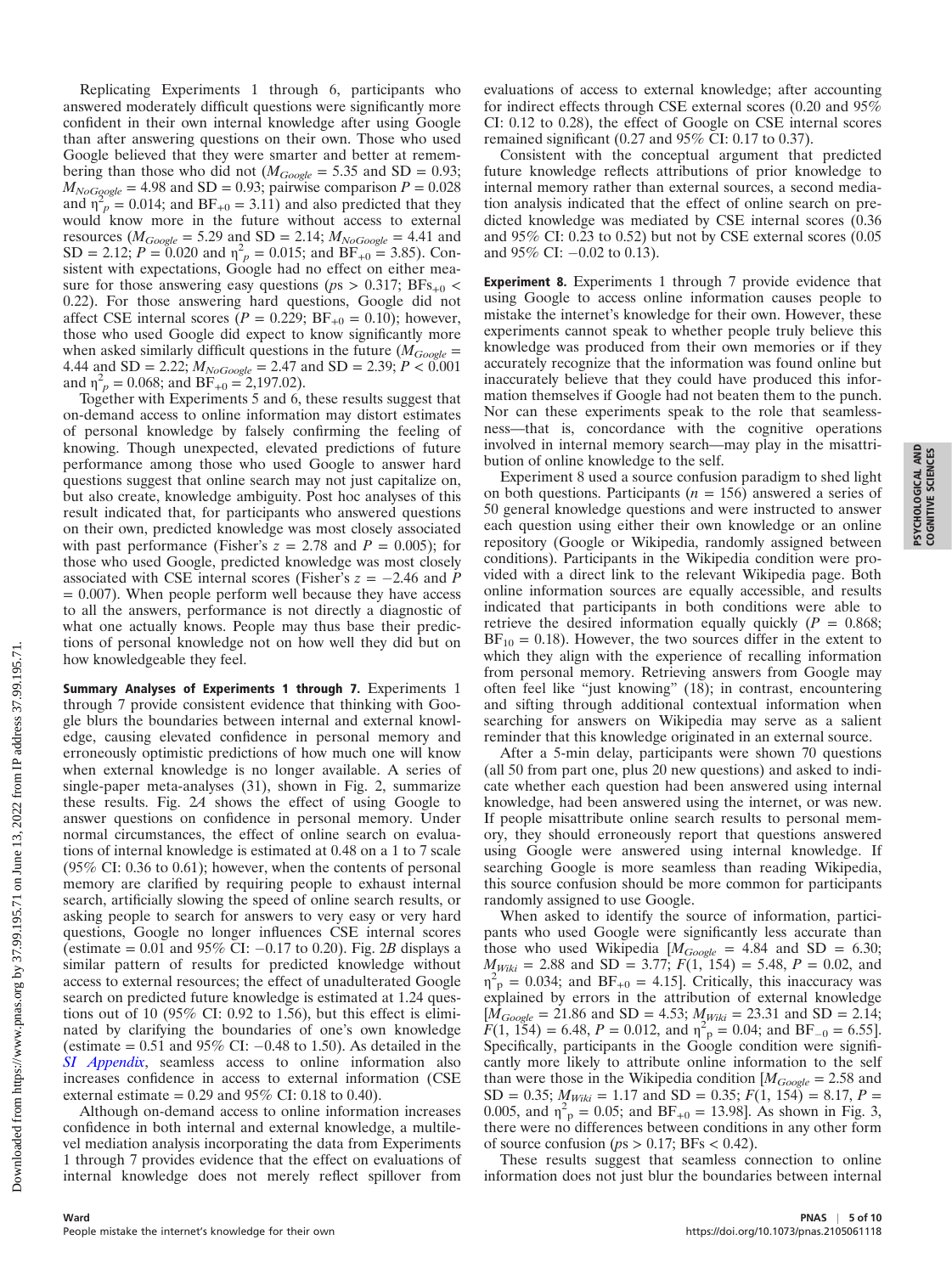# A. Cognitive Self-Esteem: Internal



Effect on CSE Internal Scores (1-7 Scale)



# B. Predicted Knowledge without the Internet

Fig. 2. Single-paper meta-analyses of the effect of online search on confidence in personal memory (A) and predicted knowledge without the internet (B). The thick and thin lines represent 50 and 95% CIs, respectively. The average sample size per condition is indicated by the size of the squares.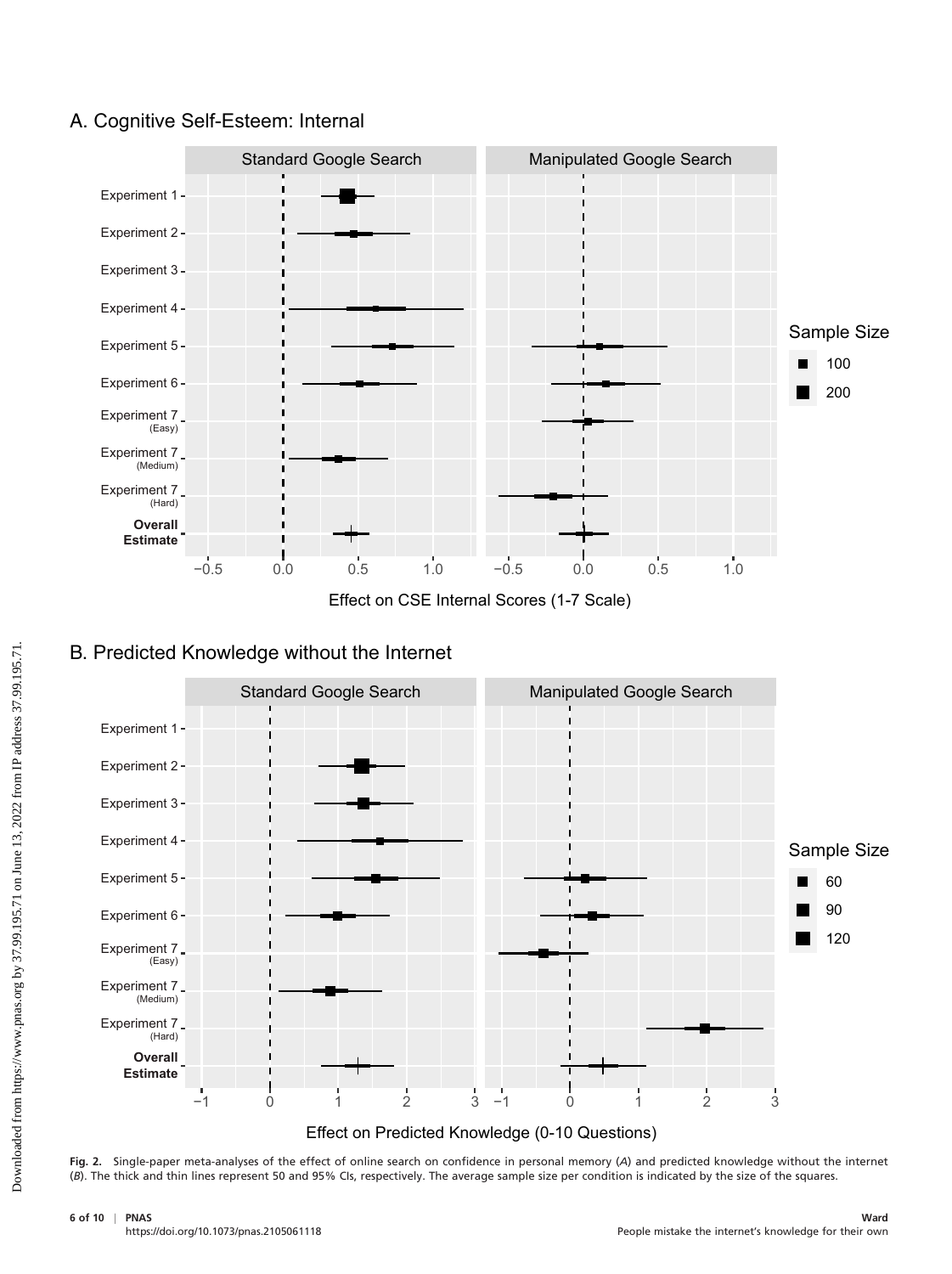

Fig. 3. Misattribution of knowledge source after using Google versus Wikipedia to find answers to general knowledge questions. Answers from Google were significantly more likely to be misattributed to personal memory. Error bars are  $\pm$  1 SE.

and external knowledge—at times, it may erase these boundaries entirely, leading people to believe that information found online was in fact found within their own skulls. The finding that misattribution is more common for Google than for Wikipedia, despite the fact that both offer easy access to information on virtually any topic, is consistent with the principles of authorship processing and source monitoring: Thinking with Google, which delivers information as unobtrusively as possible, may simply feel more like thinking alone. Experiment 8B, reported in the *[SI Appendix](http://www.pnas.org/lookup/suppl/doi:10.1073/pnas.2105061118/-/DCSupplemental)*, finds similar results in a comparison of Google (which was regularly used by over 90% of the sample) and Lycos (which was not regularly used by anyone) suggesting that seamless connections between internal and external knowledge may be facilitated by both design features of technology and the automaticity that comes from repeated use (19–21). As the process of "Googling" for information becomes increasingly habitual, it may also become increasingly invisible. The internet may become less like a library and more like a neural prosthetic, connected not by wires but by incessant and instantly accessible streams of data.

#### **Discussion**

In the digital age, the internet is a constant collaborator in everyday cognition. Through search engines like Google, the most comprehensive body of collective knowledge the world has ever seen is never more than a tap, click, or voice command away. Sophisticated search algorithms seem to finish one's thoughts, providing answers even before questions can be fully formed. The present research provides evidence that this seamless interface between internal cognitive processes and external information may cause people to mistake the internet's knowledge for their own. Compared to people using only their own internal knowledge, those who used online search to answer general knowledge questions were more confident in their own memory and predicted that they would know more in the future

when the internet was no longer available. At times, people even forgot that they had "Googled" at all; they claimed that answers found online had been produced entirely from their own memory.

PSYCHOLOGICAL AND COGNITIVE SCIENCES

**PSYCHOLOGICAL AND**<br>COGNITIVE SCIENCES

These findings contribute to an emerging understanding of how on-demand access to external information may shape human cognition. Prior research on the "Google Effect" has shown that people fail to encode information in personal memory when they know it is being stored online (32–34). The present research identifies another Google Effect—not on what people actually know but on what they believe they know. Taken together, these Google Effects on real and perceived knowledge suggest that in a world in which searching the internet is often faster and easier than searching one's own memory, people may ironically know less but believe they know more.

The present research examines how the process of retrieving information from the internet may cause people to take personal credit for online knowledge. However, these results may also speak to more general metacognitive distortions caused by unfailing access to external knowledge. For much of human history, keeping track of who knows what—and what one knows has been critical for making sure that important information does not fall through the cracks (1, 35, 36). When access to external knowledge is inefficient and unreliable, distinguishing between the knowledge that resides in one's head and knowledge that must be retrieved from external sources helps ensure that people will know what they need to know when they are alone. But in a world in which external knowledge is always accessible, keeping track of exactly where knowledge is stored may impose substantial cognitive costs while offering few cognitive benefits (2, 3, 37). The distinction between internal and external knowledge may not just be difficult to discern—it may be increasingly irrelevant.

This vision of humankind as a race of subtle cyborgs, connected to the cloud mind of the internet by the omnipresent flow of online information, calls for research into the future of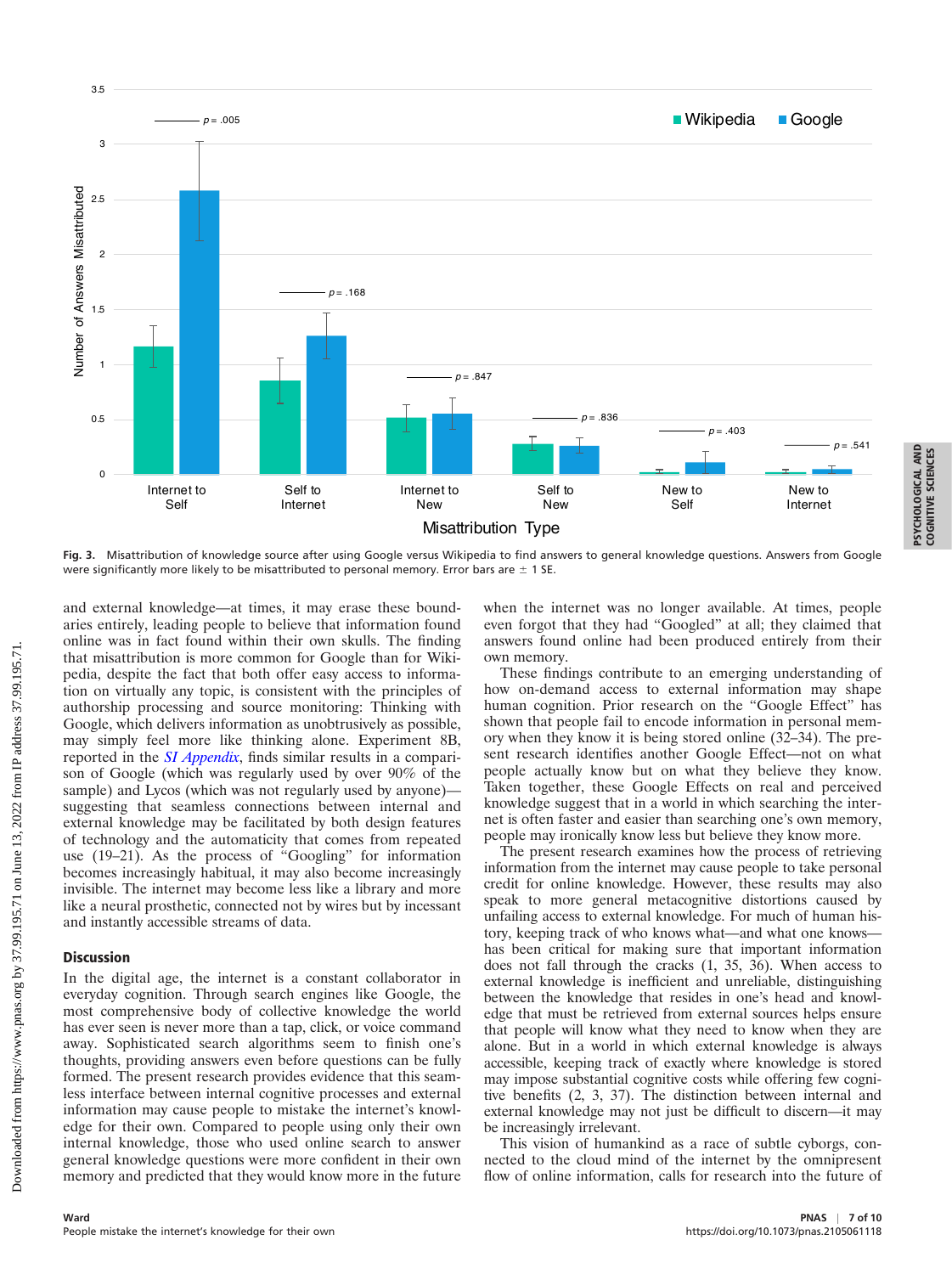education, decision-making, and belief. Accessing online information not only causes people to take personal credit for facts found on the internet, but also to feel more confident in their ability to explain how things work (38). This artificially elevated confidence in one's own knowledge and understanding may distort judgments of learning (39) and the motivation to learn (40), two key determinants of effective education. Why would people devote time and effort to acquiring knowledge when they believe they already know it all? Educators and policymakers may also reconsider what it means to be educated. When external information is always at hand, are people's limited cognitive resources best spent encoding information into internal memory or in combining and conducting the knowledge at their disposal? What do people need to know in order to harness the awesome cognitive power of the internet? Elevated confidence in personal knowledge may also shape decision-making—for example, by encouraging people to take financial risks (41), rely on their own intuitions when making medical decisions (42), and become more firmly entrenched in their views of science and politics (43, 44). In each of these domains, confidence in one's knowledge is not necessarily a problem—but miscalibrated confidence very well could be. Finally, the tendency to accept the internet's knowledge as one's own adds yet another layer to the critical role that online information plays in the formation of personal beliefs. People are less likely to scrutinize information if they believe they knew it before or remembered it themselves (45, 46). In a world in which algorithmic search engines deliver different "truths" to different people (47), blurred boundaries between internal and external knowledge may prevent the detection of misinformation and exacerbate polarization.

Philosophers and cognitive scientists alike have long argued that human thought is collaborative, a product of the interplay between internal cognitive processes and external cognitive resources (1–6, 21, 32, 35–37, 48). The failure to accurately differentiate between personal knowledge and online search results, documented in the present research, may thus represent the breakdown of a boundary that was always more artificial than it seemed. At first blush, the consequences of merging human brains with the cloud mind of the internet may seem alarming, a recipe for both cognitive atrophy and intellectual hubris. But perhaps this union will give rise to an "Intermind"—a cognitive entity that is more and greater than the sum of its parts, one that is capable of thinking its way out of some of the messes we humans have created for ourselves. The path forward is uncertain, and the stakes are high. There is much work left to be done.

### Materials and Methods

Experiments were approved by the Institutional Review Boards at Harvard University, the University of Colorado Boulder, and/or the University of Texas at Austin. All participants gave informed consent. Materials, data, syntax, and preregistration details are available at <https://osf.io/qnfxc/>. Additional meth-odological and sampling details and full analyses are provided in [SI Appendix](http://www.pnas.org/lookup/suppl/doi:10.1073/pnas.2105061118/-/DCSupplemental).

**Experiment 1.** Participants ( $n = 543$ ,  $M_{age} = 34.16$  y, and 59.20% women) were recruited through Amazon Mechanical Turk and received a small monetary sum as compensation. Participants were randomly assigned to a Google condition (in which they were explicitly instructed to use Google) or one of two no Google conditions: an explicit no Google condition (in which they were explicitly instructed to refrain from using Google or other outside sources) or an implied no Google condition (in which they were given no explicit instructions). The two no Google conditions did not differ on any dependent measure ( $ps > 0.57$ ; BFs  $< 0.13$ ) and were collapsed for all analyses. Participants were then asked to answer 10 general knowledge questions (e.g., "What is a baby shark called?"). All questions in Experiments 1 through 6 were pretested to ensure that they were of moderate difficulty—for the average person, they were neither immediately known nor immediately known to be unknown. Participants were free to leave questions unanswered for any reason.

After completing the knowledge test, participants responded to the CSE scale: a self-report measure of one's perceived ability to remember (e.g., "I have a better memory than most people"), process (e.g., "I am smart"), and access (e.g., "When I don't know the answer to a question, I know where to find it") information. Responses to the thinking and memory subscales were averaged to form a measure of attributions to internal knowledge ( $\alpha$  = 0.911). Responses to the access subscale measured attributions to external knowledge  $(\alpha = 0.828)$ .

Participants were then randomly assigned to complete one or more measures of noncognitive self-esteem (e.g., Rosenberg global self-esteem; please see [SI Appendix](http://www.pnas.org/lookup/suppl/doi:10.1073/pnas.2105061118/-/DCSupplemental) for all measures and analyses).

**Experiment 2.** Participants ( $n = 287$ ,  $M_{age} = 33.36$  y, and 46.70% women) were recruited through Amazon mTurk and received a small monetary sum as compensation. As in Experiment 1, participants were randomly assigned to answer 10 general knowledge questions (e.g., "In what state was pop star Madonna born?") either with Google or in one of two no Google conditions (explicit or implied). The two no Google conditions did not differ on any dependent measure (ps > 0.46; BFs < 0.27) and were collapsed for all analyses. Experiment 2 used a new set of knowledge questions in order to assess generalizability. Participants were required to answer every question.

After answering all 10 questions, half of the sample was randomly assigned to complete the same CSE measure used in Experiment 1. This feature of the experimental design allows testing for the replication of Experiment 1, while also ensuring that any effects on the focal dependent measure in Experiment 2—predicted knowledge performance when relying solely on internal memory—are not merely artifacts produced by asking participants to explicitly reflect and report on their own knowledge.

Finally, participants provided predictions of future performance. All participants were informed that they would take a second knowledge test, "similar in difficulty to the quiz you just took," and would be "unable to use any outside sources for help" on this test. Participants were asked to indicate "how many questions (out of 10 total) you think you will answer correctly."

**Experiment 3.** Participants ( $n = 159$ ,  $M_{age} = 37.56$  y, and 62.89% women) were recruited through Amazon mTurk and received a small monetary sum as compensation. Based on the similarity between the two no Google conditions in Experiments 1 and 2, Experiment 3 and all subsequent experiments used a single no Google condition that mirrored the explicit no Google condition from previous experiments. Participants were first asked to answer 10 general knowledge questions either with or without Google (randomly assigned between participants); participants could leave questions unanswered for any reason. In Experiment 3, these questions were randomly sampled from a larger pool of general knowledge questions. All candidate questions were pretested to ensure that the search terms would yield a definitive result in Google's "answer box." Immediately after completing the test, all participants were provided with verbatim copies of the Google answers for every question they were asked. Participants then predicted how many questions they would answer correctly (out of 10) on a subsequent test of similar difficulty to be taken without access to any external resources. Finally, participants completed a second test of general knowledge; questions for this test were randomly sampled from the same pool of general knowledge questions, and no participant was asked the same question twice.

**Experiment 4.** Participants ( $n = 129$ ,  $M_{age} = 35.44$  y, and 45.00% women) were recruited through Amazon mTurk and received a small monetary sum as compensation. Participants were randomly assigned to a no Google, no Google + false feedback, or Google condition. All participants first answered 10 general knowledge questions either with or without Google. Participants were required to provide an answer for every question. After answering these questions, participants in the no Google and Google conditions were provided with the correct answers and asked to report how many questions they had answered correctly; thus, these participants were fully aware that they either did not know much ( $M_{NoGoogle} = 3.81$  and SD = 2.58) or knew almost everything (albeit with the assistance of Google;  $M_{Google} = 9.80$  and SD = 0.48).

Participants in the no Google + false feedback condition were told that their answers were scored by an automated grading algorithm and that they had answered 8 out of 10 questions correctly. Under the guise of providing feedback on the technical performance of an automated grading algorithm, participants in this condition were asked to report "if you feel like the service made an error in your score." This technical feedback was used to split participants in the false feedback condition into two subgroups for all further analyses: those that believed the feedback and those that did not. Participants who believed the false feedback did, on average, know more ( $M = 4.33$  and  $SD = 2.12$ ) than those who did not ( $M = 2.54$  and  $SD = 1.74$ ):  $t(65) = 3.51$  and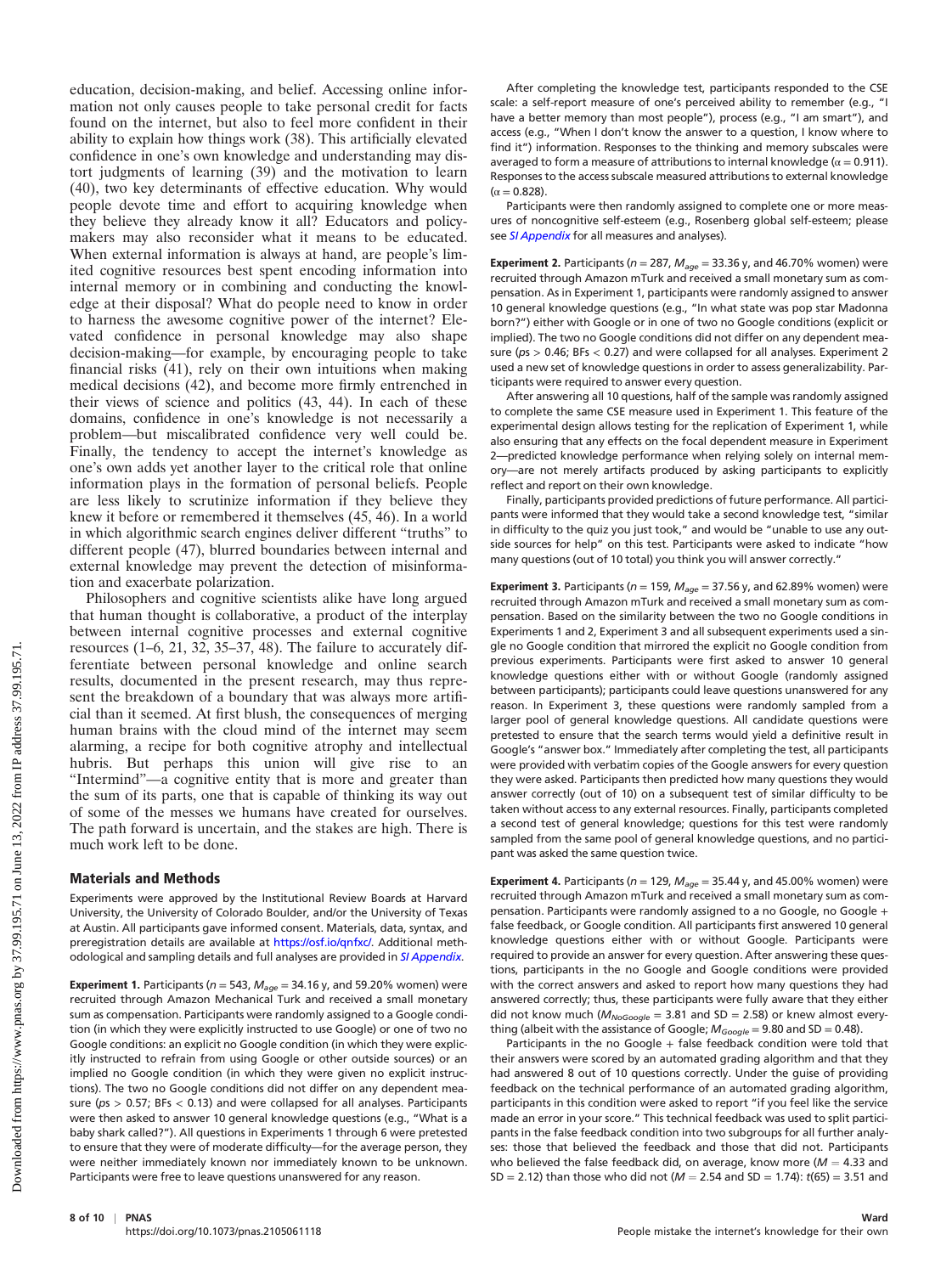$P = 0.001$ ; BF<sub>10</sub> = 35.80. This self-selection effect casts participants who believed the false feedback as a particularly rigorous comparison group for those in the Google condition; they not only believed they were knowledgeable, but in fact were more knowledgeable than average. All participants then completed the same CSE and performance prediction measures used in prior experiments.

**Experiment 5.** Participants ( $n = 134$ ,  $M_{age} = 31.94$  y, and 50.00% women) were recruited through Amazon mTurk and received a small monetary sum as compensation. Participants were randomly assigned to a no Google, Google, or Google + write answers condition. All participants completed a 10-item general knowledge test and were required to provide an answer for every question. For participants in the Google and no Google conditions, the procedure was identical to these conditions in prior experiments. Participants in the Google + write answers condition were permitted to use Google during the knowledge test but were asked to first write down their own answers. After answering all 10 general knowledge questions, participants completed the same CSE and performance prediction measures used in prior experiments.

**Experiment 6.** Participants ( $n = 157$ ,  $M_{age} = 26.65$  y, and 58.00% women) were recruited from the general population of the Boston and Cambridge area and received a fair wage monetary sum as compensation. The experiment was conducted by a team of trained research assistants in a psychology research laboratory at Harvard University. Each participant was assigned a private room and university computer to use for the duration of the experiment; research assistants welcomed and debriefed the participants but were not present in the testing room during the experimental session. Participants were randomly assigned to answer 10 general knowledge questions either on their own, with Google, or with a modified version of Google that delayed search results by 25 s. The length of the delay was determined by the amount of time taken to answer each question in a 130-item trivia pilot,  $M = 20.83$  s. Participants were required to answer every question. After answering all 10 general knowledge questions, participants completed the same CSE and performance prediction measures used in prior experiments.

**Experiment 7.** Participants ( $n = 352$ ,  $M_{age} = 32.48$  y, and 56.60% women) were recruited through Amazon mTurk and received a small monetary sum as compensation. Participants were randomly assigned to answer 10 general knowledge questions of either easy, moderate, or hard difficulty either with or without Google. Questions were pretested to ensure that most people immediately knew the answers to the easy questions (e.g., "Who is the current president of the United States?") immediately knew that they did not know the answers to the hard questions (e.g., "What is the national flower of Australia?"), and believed that they might know the answers to the moderate questions (e.g., "What is the most abundant element in the universe?").

- 1. D. M. Wegner, "Transactive memory: A contemporary analysis of the group mind" in Theories of Group Behavior, B. Mullen, G. R. Goethals, Eds. (Springer, 1987), pp. 185–208.
- 2. D. M. Wegner, R. Erber, P. Raymond, Transactive memory in close relationships. J. Pers. Soc. Psychol. 61, 923–929 (1991).
- 3. N. Rabb, P. M. Fernbach, S. A. Sloman, Individual representation in a community of knowledge. Trends Cogn. Sci. 23, 891–902 (2019).
- 4. S. Sloman, P. Fernbach, The Knowledge Illusion: Why We Never Think Alone (Penguin, 2018).
- 5. M. Tomasello, M. Carpenter, Shared intentionality. Dev. Sci. 10, 121–125 (2007).
- 6. A. Clark, Being There: Putting Brain, Body, and World Together Again (MIT Press, 1996).
- 7. J. T. Cacioppo, J. Decety, "An introduction to social neuroscience" in Oxford Handbook of Social Neuroscience, J. T. Cacioppo, J. Decety, Eds. (Oxford University Press, 2011), pp. 3–8.
- 8. E. J. Marsh, S. Rajaram, The digital expansion of the mind: Implications of internet usage for memory and cognition. J. Appl. Res. Mem. Cogn. 8, 1–14 (2019).
- 9. T. O. Nelson, L. Narens, "Metamemory: A theoretical framework and new findings" in Psychology of Learning and Motivation, G. H. Bower, Ed. (Academic Press, 1990), vol. 26, pp. 125–173.
- 10. Kaspersky Lab, "The rise and impact of digital amnesia: Why we need to protect what we no longer remember." [https://media.kasperskycontenthub.com/wp](https://media.kasperskycontenthub.com/wp-content/uploads/sites/100/2017/03/10084613/Digital-Amnesia-Report.pdf)[content/uploads/sites/100/2017/03/10084613/Digital-Amnesia-Report.pdf.](https://media.kasperskycontenthub.com/wp-content/uploads/sites/100/2017/03/10084613/Digital-Amnesia-Report.pdf) Accessed 15 March 2021.
- 11. B. C. Storm, S. M. Stone, A. S. Benjamin, Using the internet to access information inflates future use of the internet to access other information. Memory 25, 717–723 (2017).
- 12. U. Hoelzle, The Google gospel of speed. [https://www.thinkwithgoogle.com/](https://www.thinkwithgoogle.com/_qs/documents/77/the-google-gospel-of-speed-urs-hoelzle_articles.pdf) [\\_qs/documents/77/the-google-gospel-of-speed-urs-hoelzle\\_articles.pdf](https://www.thinkwithgoogle.com/_qs/documents/77/the-google-gospel-of-speed-urs-hoelzle_articles.pdf). Accessed 15 March 2021.
- 13. J. R. Anderson, Retrieval of information from long-term memory. Science 220, 25–30 (1983).

Participants were required to answer every question. After answering all 10 questions, participants completed the same CSE and performance prediction measures used in prior experiments.

Summary Analyses of Experiments 1 through 7. Summary analyses were conducted on the combined data from all experiments. The estimated effects of Google search on CSE and performance predictions were derived from singlepaper meta-analyses using the summary statistics from each experiment (31, 49). The conceptual relationships between self-reported internal attributions, self-reported external attributions, and performance predictions were computed using multilevel mediation analyses of the combined raw data that accounted for clustering by experiment.

Experiment 8. Experiment 8 was preregistered on [https://AsPredicted.org.](https://aspredicted.org/963zt.pdf) Participants ( $n = 156$ ,  $M_{\text{age}} = 36.22$  y, and 57.70% women) were recruited through Prolific and received a fair wage monetary sum as compensation. Participants answered 50 general knowledge questions: 25 on their own and 25 using either Google or Wikipedia (randomly assigned between conditions). Trivia questions were presented in a random order, and each question was accompanied by explicit instructions regarding whether the question should be answered using only one's own knowledge or by consulting the specified external knowledge source. Participants in the Wikipedia condition were provided a link to the relevant Wikipedia page for each external knowledge question, and participants in the Google condition were provided with links to Google. Participants were required to answer every question.

After an unrelated 5-min filler task, participants were asked to identify the source of the answers provided in the initial question-answering task. Participants were shown 70 general knowledge questions—all 50 from the first part of the study, plus 20 new questions—and asked to indicate whether the question had previously been answered using one's own knowledge, had previously been answered using the internet, or was entirely new. Questions were presented one at a time in random order. Misattribution of online information to personal memory was operationalized as the count of questions that people answered using the internet, but subsequently reported answering using only their own knowledge.

PSYCHOLOGICAL AND COGNITIVE SCIENCES

**PSYCHOLOGICAL AND**<br>COGNITIVE SCIENCES

Data Availability. Anonymized results for all experiments, with participant IDs removed, have been deposited in Open Science Framework [\(https://osf.](https://osf.io/qnfxc/) [io/qnfxc/](https://osf.io/qnfxc/)) (50). All other study data are included in the article and/or [SI Appendix](http://www.pnas.org/lookup/suppl/doi:10.1073/pnas.2105061118/-/DCSupplemental).

ACKNOWLEDGMENTS. Portions of this research were conducted as part of A.F.W.'s doctoral dissertation under the supervision of Daniel M. Wegner.

- 14. C. H. Lewis, J. R. Anderson, Interference with real world knowledge. Cognit. Psychol. 8, 311–335 (1976).
- 15. D. M. Wegner, B. Sparrow, "Authorship processing" in The Cognitive Neurosciences, M. S. Gazzaniga, Ed. (Boston Review, 2004), pp. 1201–1209.
- 16. D. M. Wegner, T. Wheatley, Apparent mental causation. Sources of the experience of will. Am. Psychol. 54, 480–492 (1999).
- 17. M. K. Johnson, S. Hashtroudi, D. S. Lindsay, Source monitoring. Psychol. Bull. 114, 3–28 (1993).
- 18. M. K. Johnson, C. L. Raye, Reality monitoring. Psychol. Rev. 88, 67–85 (1981).
- 19. S. J. Barber, S. Rajaram, E. J. Marsh, Fact learning: How information accuracy, delay, and repeated testing change retention and retrieval experience. Memory 16, 934–946 (2008).
- 20. Google, "Google instant launch event" (video recording, 2010) [https://www.](https://www.youtube.com/watch?t=3867&hx0026;v=i0eMHRxlJ2c&hx0026;feature=youtu.be) [youtube.com/watch?t=3867&v=i0eMHRxlJ2c&feature=youtu.be](https://www.youtube.com/watch?t=3867&hx0026;v=i0eMHRxlJ2c&hx0026;feature=youtu.be). Accessed 15 March 2021.
- 21. H. Aarts, A. Dijksterhuis, Habits as knowledge structures: Automaticity in goaldirected behavior. J. Pers. Soc. Psychol. 78, 53–63 (2000).
- 22. J. Hollan, E. Hutchins, D. Kirsh, Distributed cognition: Toward a new foundation for human-computer interaction research. ACM Trans. Comput. Hum. Interact. 7, 174–196 (2000).
- 23. H. H. Kelley, The processes of causal attribution. Am. Psychol. 28, 107–128 (1973).
- 24. Z. Chance, M. I. Norton, F. Gino, D. Ariely, Temporal view of the costs and benefits of self-deception. Proc. Natl. Acad. Sci. U.S.A. 108 (suppl. 3), 15655–15659 (2011).
- 25. A. F. Ward, "One with the cloud: Why people mistake the internet's knowledge for their own," Doctoral dissertation, Harvard University, Cambridge, MA (2013).
- 26. C. R. Fox, A. Tversky, Ambiguity aversion and comparative ignorance. Q. J. Econ. 110, 585–603 (1995).
- 27. C. R. Fox, M. Weber, Ambiguity aversion, comparative ignorance, and decision context. Organ. Behav. Hum. Decis. Process. 88, 476–498 (2002).
- 28. M. Rosenberg, Society and the Adolescent Self-Image (Princeton University Press, 1965).